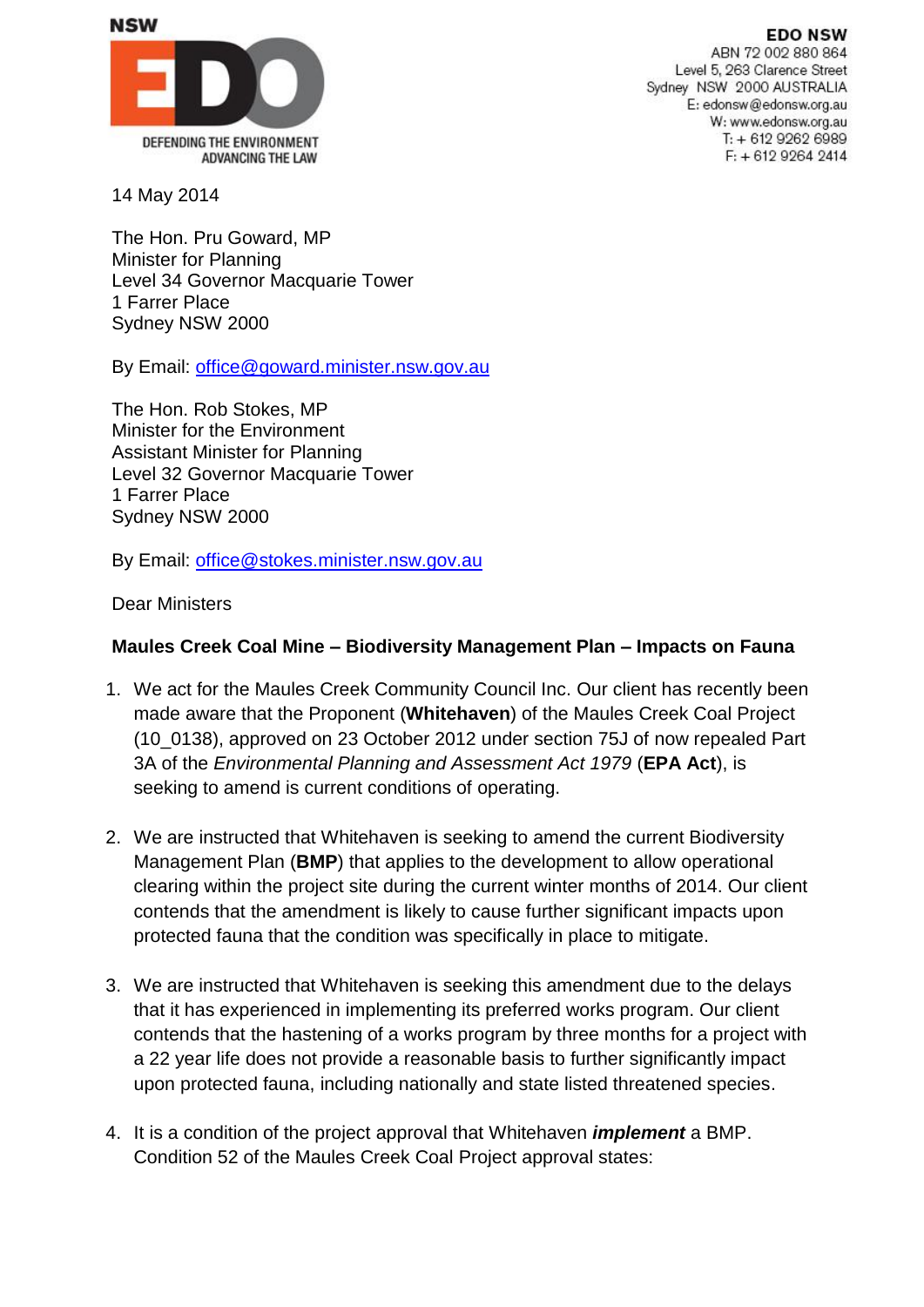*The Proponent shall prepare and implement a Biodiversity Management Plan for the project to the satisfaction of the Director General. This plan must:*

*(e) Include a detailed description of the measures that would be implemented including the procedures to be implemented for:*

*…*

*…*

- *Minimising the impacts on fauna on site, including undertaking preclearance surveys*
- 5. Page 27 of Whitehaven's BMP dated June 2013 notes condition 52 is addressed in parts 5.0, 6.0 and 8.0 of the BMP. Part 8.4 of the BMP (p142) provides that:

*Clearing of areas for mining will be undertaken predominantly in late summer and early autumn periods in order to avoid key breeding/hibernation seasons for threatened bat and bird species known to reside in the Leard State Forest.*

- 6. We are instructed that this specific condition was incorporated into the BMP as a required mitigation measure of the Government's own environmental agency, in this regard we a briefed with a relevant document to this effect.
- 7. We are instructed that this condition is a necessary measure to mitigate impacts on all protected species that are known to occur on the project site, including those animals listed as threatened at the State and National level. Most frogs and reptiles go into hibernation during the winter months, and the majority of the bats and small mammals such as gliders are also in torpor during winter. Being in torpor and unable to flee or seek shelter makes them highly vulnerable to habitat removal, and those animals that do survive the clearing would be extremely vulnerable to predators.
- 8. Of particular concern to our client is the impact any clearing during the winter months will have on the four hollow-dependent threatened bats which are listed in Whitehaven's Environmental Impact Assessment (**EIA**), namely the Yellow-bellied Sheath-tail Bat, Greater Long-eared Bat, Eastern Falsistrelle and Little Pied Bat.<sup>1</sup> The Australian Bat Clinic and Wildlife Trauma Centre states:

*In winter there are few insects about so microbats, in cold climates (e.g. southern Australia), save energy by hibernating. They roost in a cold sheltered place, and are able to drop their body temperature close to that of their surroundings and slow their heart rate. Disturbance of hibernating bats can cause them to return to operating temperature. This uses up fat reserves, which they need to survive until there are enough insects to feed on. Disturbance of hibernating bats can cause them to die.<sup>2</sup>*

 $\overline{\phantom{a}}$ <sup>1</sup> Cumberland Ecology for Hansen Bailey, Maules Creek Coal Project Ecological Assessment, Final Report July 2011 page I.7 of Appendix I of Appendix I<br><sup>2</sup> Augtralian Ret Clinic and Wildlife Traume Centre

Australian Bat Clinic and Wildlife Trauma Centre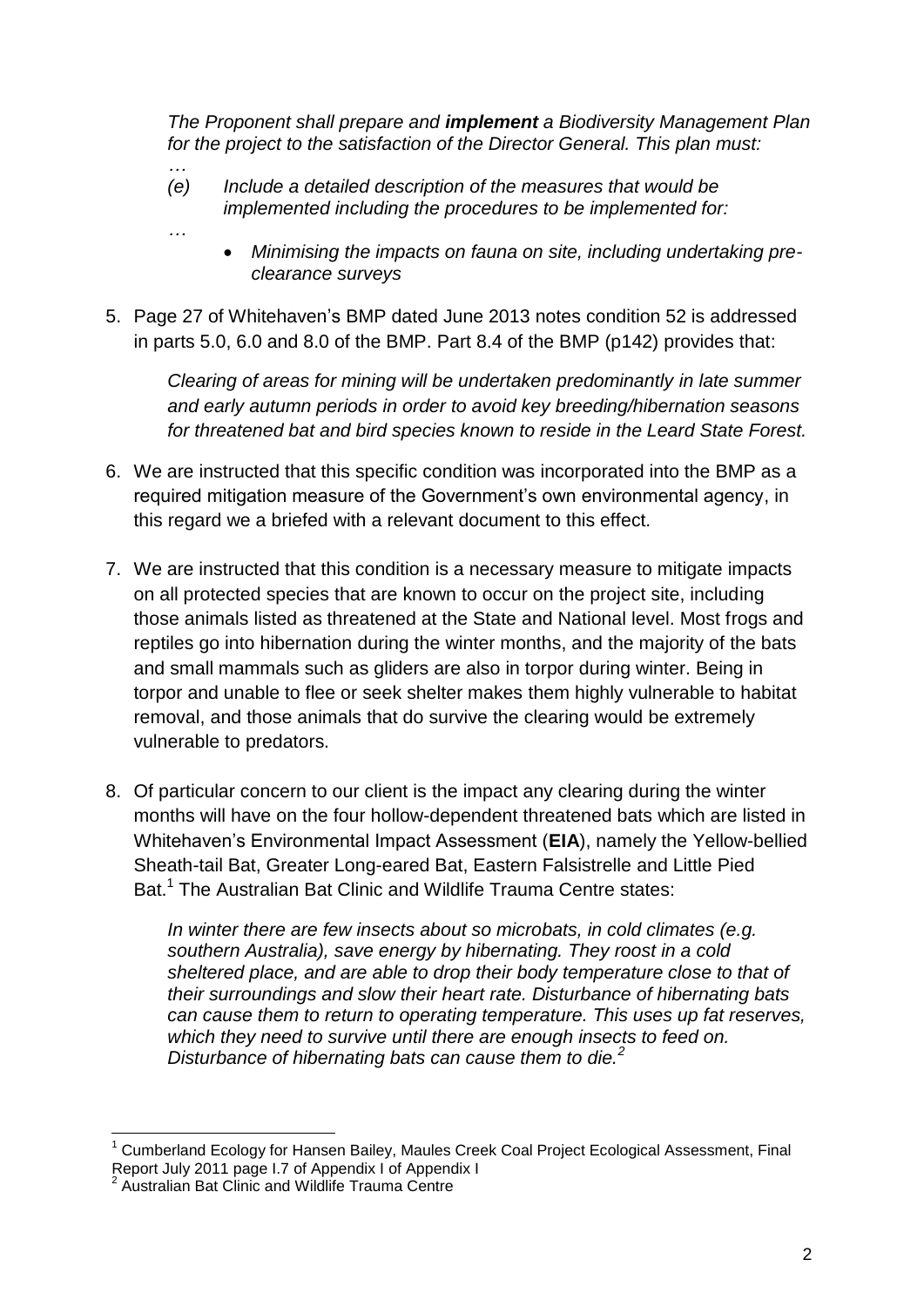- 9. Maules Creek experiences minimum temperatures below zero in winter. We are instructed that it is likely that the microbats in the project site will be in hibernation or torpor to conserve energy, and disturbance at that time will likely result in high mortality.
- 10.Further, the threatened reptiles known or likely to occur on the project site are the Pale-headed Snake and Border Thick-tailed Gecko.<sup>3</sup> We are instructed that the Pale-headed Snake has since been recorded in the vicinity, so can now be considered known to occur. The Squirrel Glider is also listed by Whitehaven in its EIA as likely to occur, $<sup>4</sup>$  and it too has since been recorded in the vicinity.</sup>
- 11.Our client is also very concerned about the Barking Owl, Swift Parrot and Regent Parrot, all of which are considered likely to occur.<sup>5</sup> We are instructed that the Barking Owl is known to occur. Our client notes that as the Barking Owl breeds in winter, its breeding is likely to be significantly disrupted by the proposed clearing. The Swift and Regent Parrots are both migratory species which are considered likely to migrate to the site in winter for foraging purposes, and which would be relying on winter flowering eucalypt species, including White box, as an important nectar source.
- 12.It is undisputed that the Maules Creek Coal mine is planned to have a significant impact on biodiversity. We note that the Land and Environment Court recently stated in relation to a coal mine project that was also to have a significant impact on biodiversity:

*The strategies for managing the adverse impacts of a project on biological diversity are, in order of priority of action, avoidance, mitigation and offsets. Avoidance and mitigation measures should be the primary strategies for managing the potential adverse impacts of a project. Avoidance and mitigation measures directly reduce the scale and intensity of the potential impacts of a project. Offsets are then used to address the impacts that remain after avoidance and mitigation measures have been put in place. 6*

13.Our client is concerned that the management of the biodiversity impacts of the development is focussed significantly on offsetting and that the mitigation of impacts is not being managed as required in accordance with adopted strategies and as required by the law under the project approval. Our client contends that the

**<sup>.</sup>** <sup>3</sup> Cumberland Ecology for Hansen Bailey, Maules Creek Coal Project Ecological Assessment, Final Report July 2011, p H.3 of Appendix H of Appendix I

<sup>4</sup> Cumberland Ecology for Hansen Bailey, Maules Creek Coal Project Ecological Assessment, Final Report July 2011, p H.3 of Appendix H of Appendix I

<sup>5</sup> Cumberland Ecology for Hansen Bailey, Maules Creek Coal Project Ecological Assessment, Final Report July 2011, p H.3 of Appendix H of Appendix I

<sup>6</sup> *Bulga Milbrodale Progress Association Inc v Minister for Planning and Infrastructure and Warkworth Mining Limited* [2013] NSWLEC 48 [147]